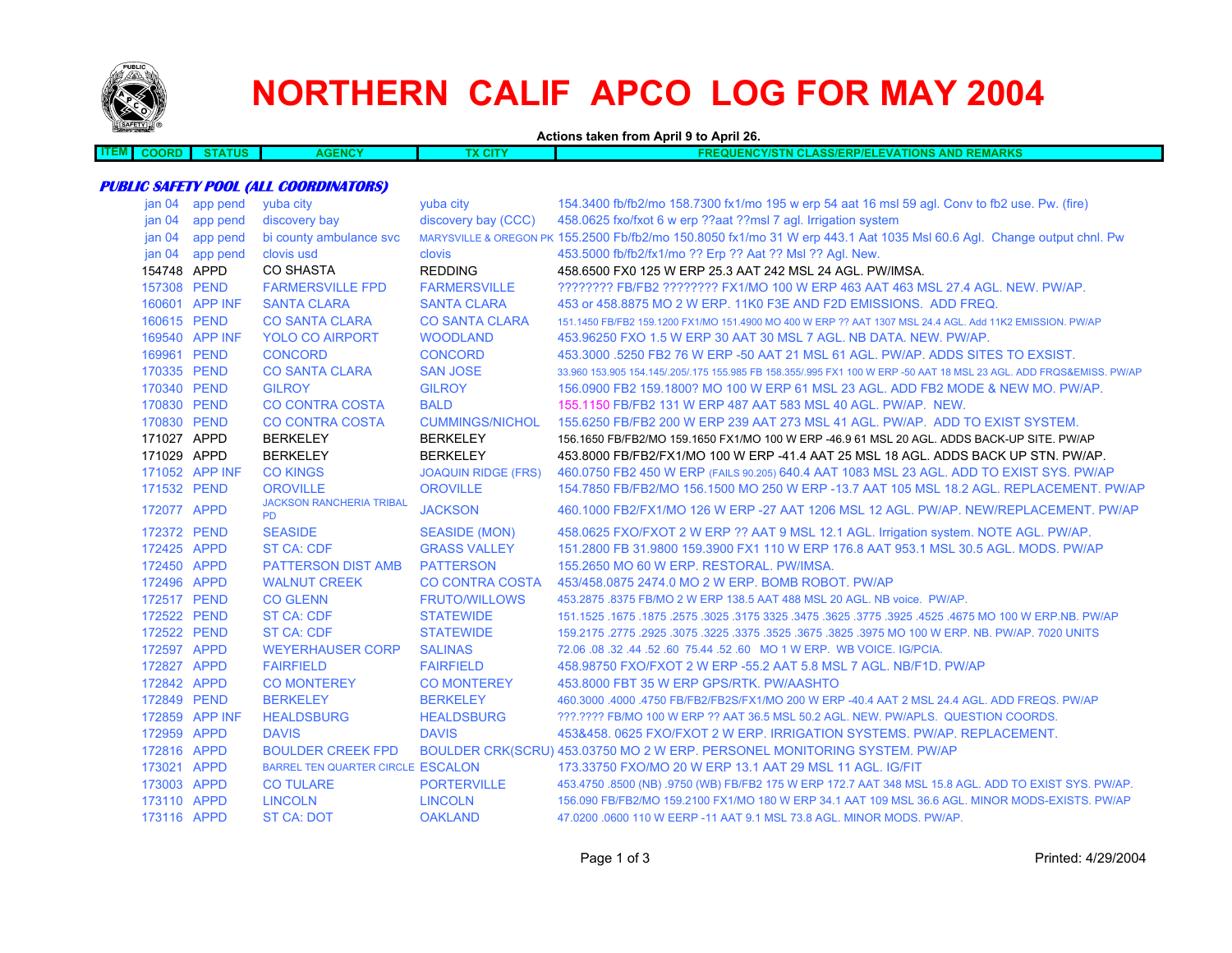|                            | 173167 ADJ STATE CO KINGS |                                        | <b>CO KINGS</b>                                      | 460.0750 .1250 .5500 FB2/FX1/MO 50 W ERP 690 AAT 672 MSL 18.2 AGL. WB DATA, MULTI SITES, PW/AP                      |
|----------------------------|---------------------------|----------------------------------------|------------------------------------------------------|---------------------------------------------------------------------------------------------------------------------|
| 173249 APPD                |                           | <b>ROSEVILLE</b>                       | <b>ROSEVILLE</b>                                     | 453.4500 FB/FB2/FX1/FXOT/MO 100 ERP 50.3 AAT 46 MSL 60.8 AGL, NB -F2 & F3, PW/AP,                                   |
|                            | 173256 new 3/16           | <b>CO CONTRA COSTA</b>                 | BALD, ROCKY, CUMM, PL<br>HL, KREGOR, NICHOL          | 159.7350 FB/FB2/MO 154.2050 FX1/MO 28 W ERP VARIOUS AAT, MSL, AGL. MODS. PW/AP                                      |
|                            | 173258 new 3/16           | <b>CO CONTRA COSTA</b>                 | <b>KREGOR, HIGHLAND, PL</b><br><b>HILL, PITTSBRG</b> | 159.6150 FB/FB2/MO 154.2050 FX1/MO 36 W ERP VARIOUS AAT, MSL, AGL, MODS, PW/AP                                      |
| 173262 APPD                |                           | <b>CO CONTRA COSTA</b>                 | KREGOR, MTZ, PL HILL,<br>ROCKY, BALD, CUMM           | 160.1110 FB/FB2/MO 300 W ERP VARIOUS AAT, MSL, AGL, MODS, PW/AP                                                     |
|                            | 173265 APP INF            | <b>MTN VALLEY USD</b>                  | <b>HAYFORK (TRI)</b>                                 | 155,2200 FB/MO 69.5 W ERP -315.9 AAT 718 MSL 12 AGL, RESTORE, PW/AP                                                 |
|                            | 173292 APP INFO           | <b>TURLOCK</b>                         | <b>TURLOCK</b>                                       | 458.0875 FXO/FXOT 7 W ERP ?? AAT ?? MSL ?? AGL, NB F1D, NEW, SPRINKLERS, PW/AP                                      |
| 173381 APPD                |                           | <b>CO MENDOCINO</b>                    | <b>UKIAH</b>                                         | 153,8000 MO 5 W ERP. PW/AP                                                                                          |
| 173387 APPD                |                           | <b>CORTE MADERA</b>                    | <b>CORTE MADERA</b>                                  | 159.0750 FB/FBS/MO 92 W ERP 28 AAT 49 MSL 64 AGL. NEW. PW/AP. RESTORATION                                           |
| 173415 APPD                |                           | <b>TRACY</b>                           | <b>TRACY</b>                                         | 154.7250 FB/MO 453.9750 FB/FB2/MO 200 W ERP 7.6 HAAT 15 MSL 46 AGL, PARTIAL REINSTATE, PW/LS                        |
| 173421 PEND                |                           | <b>CO DEL NORTE</b>                    | <b>CRESCENT CITY</b>                                 | 153,9800 FB2 155,0850 MO 300 W ERP -9.0 HAAT 17.1 MSL 39 AGL, ADDED STN, PW/AP                                      |
|                            | 173577 FREQ HOLD ROCKLIN  |                                        | <b>ROCKLIN</b>                                       | 155,6250 FB/FB2/MO 156,1500 FX1/MO 45 W ERP 11.3 AAT 87 MSL 8.8 AGL, Del 155,5650, Conv to fb2, PW/AP               |
| 173820 APPD                |                           | <b>JACKSON</b>                         | <b>JACKSON</b>                                       | 158,9850 FB/MO 50 W ERP-12 AAT 372 MSL 12 AGL, PW/AASHTO, ADJ TO CAL SO INPUT/4.5 KM.                               |
| 173819 FYI                 |                           | <b>CO KERN</b>                         | <b>BAKERSFIELD</b>                                   | 453.26250 .56250 FB/FB2/FX1/MO 200 W ERP 610 AAT 1336 MSL 24 AGL. NB. NEW. PW/AASHTO                                |
|                            | 173974 DENIED             | <b>ESCALON</b>                         | <b>ESCALON</b>                                       | 155.6475 FB/FB2/MO 150.7750 FX1/MO 182 W ERP 31 AAT 36 MSL 32 AGL. NEW. PW/IMSA                                     |
| 168309 FYI                 |                           | ASHLAND, OR                            | ASHLAND, OR                                          | 159.1500 FB2/MO 154.8450 FX1/MO 300 W ERP -312 AAT 683 MSL 15 AGL, PW/AP.                                           |
|                            |                           |                                        |                                                      |                                                                                                                     |
| 174087 APPD                |                           | <b>ESCALON</b>                         | <b>ESCALON</b>                                       | 155,5650 FB/FB2/MO 150,7750 FX1/MO 182 W ERP 31 AAT 36 MSL 32 AGL, NEW, PW/IMSA                                     |
|                            |                           | 174430 APPD OBJECTION CO STANISLAUS    | MT OSO                                               | 453.1750 151.1150 FB/FB2 500 W ERP 548 AAT 982 MSL 28.3 AGL. ADD TO SYSTEM, PW/IMSA                                 |
| 172522 PEND                |                           | <b>ST CA: CDF</b>                      | <b>STATEWIDE</b>                                     | 151.1525 .1675 .1675 .1675 .2575 .3025 .3475 .3625 .3475 .3625 .3775 .3925 .4525 .4675 .1679 .1679 .1675 .1679      |
| 172522 PEND                |                           | <b>ST CA: CDF</b>                      | <b>STATEWIDE</b>                                     | 159,2175,2775,2925,3075,3225,3375,3525,3675,3825,3975 MO 100 W ERP, NB, PW/AP, 7020 UNITS                           |
| 174474 PEND                |                           | <b>ST CA: CHP</b>                      | <b>SACRAMENTO</b>                                    | 42.12.34.46.54 FB 159.030 FX1 110 W ERP 10.7 AAT ?? MSL ?? AGL. RELOCATE-AUBURN TO SAC.                             |
| <b>470-512 MHz POOL</b>    |                           |                                        |                                                      |                                                                                                                     |
|                            | nov 02 app pend           | st ca: oes                             | bay area (coord chnl)                                | ???.???? Fb/fb2/fx1/mo ?? W erp ?? Aat ??msl ??aql. Bay inter-agency intercom.                                      |
| 173565 APPD                |                           | <b>RFC WIRELESS</b>                    |                                                      | MT PRESSON(S CLA) 484/487.33750 MO 25 W ERP. ADDS MO TO EXIST FB6. IG                                               |
|                            |                           | 800 MHz PUBLIC SAFETY (GP, YP, GF, YF) |                                                      |                                                                                                                     |
|                            | sept 03 app pend          | st ca:dmh                              | coalinga                                             | 3 of following: 855,856,857,859,860.4625 GP channels. 112 w erp @ 135°/3° down, 574' msl ? Aat ? Agl                |
|                            | mar 04 app pend           | co contra costa                        | pittsburg                                            | 868.41250 fb/fb2 170 w erp 133.5 aat 221 msl 10 agl. Adds to existing sys. Gf/ap                                    |
|                            | apr 04 app pend           | davis                                  | davis                                                | 22                                                                                                                  |
|                            | 156156 APP INF            | <b>CHABOT-LOS POSADAS</b>              | <b>HAYWARD</b>                                       | 858,96250 FB2/MO 65 W ERP ?? AAT 12.1 MSL 10.5 AGL, NEW GP/AP.                                                      |
| 169880 WDRN<br>173450 APPD |                           | <b>ST NV: DOT</b><br><b>NEXTEL</b>     | <b>OLYMPIC VALLEY</b><br><b>VOLMER PK</b>            | 856.23750 856.96250 857.96250 FB2C 55 W ERP 325 AAT 2499 MSL 18 AGL, YP/AASHTO.<br>ADDS 31 FREQS. UNDER EVALUATION. |

**SHOWING THE AOP >40 KM IN HIGH-BAND OR >32 KM UHF REQUIRES ADDITIONAL JUSTIFICATION.** 

**Fourteen channels have been adopted by the Commission for low power usage.** 

**New systems must use 11K25 emission and show class of station used (FB/FB2/FX0/FX1/MO/FBT).**

**They are: 453/458 .0375, .0625, .0875, .1125, .1375, .8875, .9125, .9375, .9625, .9875 MHz and 460/465 .4875, .5125, .5375, .5625 MHz**

**\*\*\* All "pend app" pre-coordinations will expire 90 days after appearing in the LOG \*\*\***

## **ALL ELEVATIONS SHOWN ARE IN METERS.**

**Use of lower case indicates an informal action. Contact appropriate advisor immediately if such action would impact your system. Blue - Carried over from prior month. Black - Added up to meeting notice publication date. Violet - Added after publication date.**